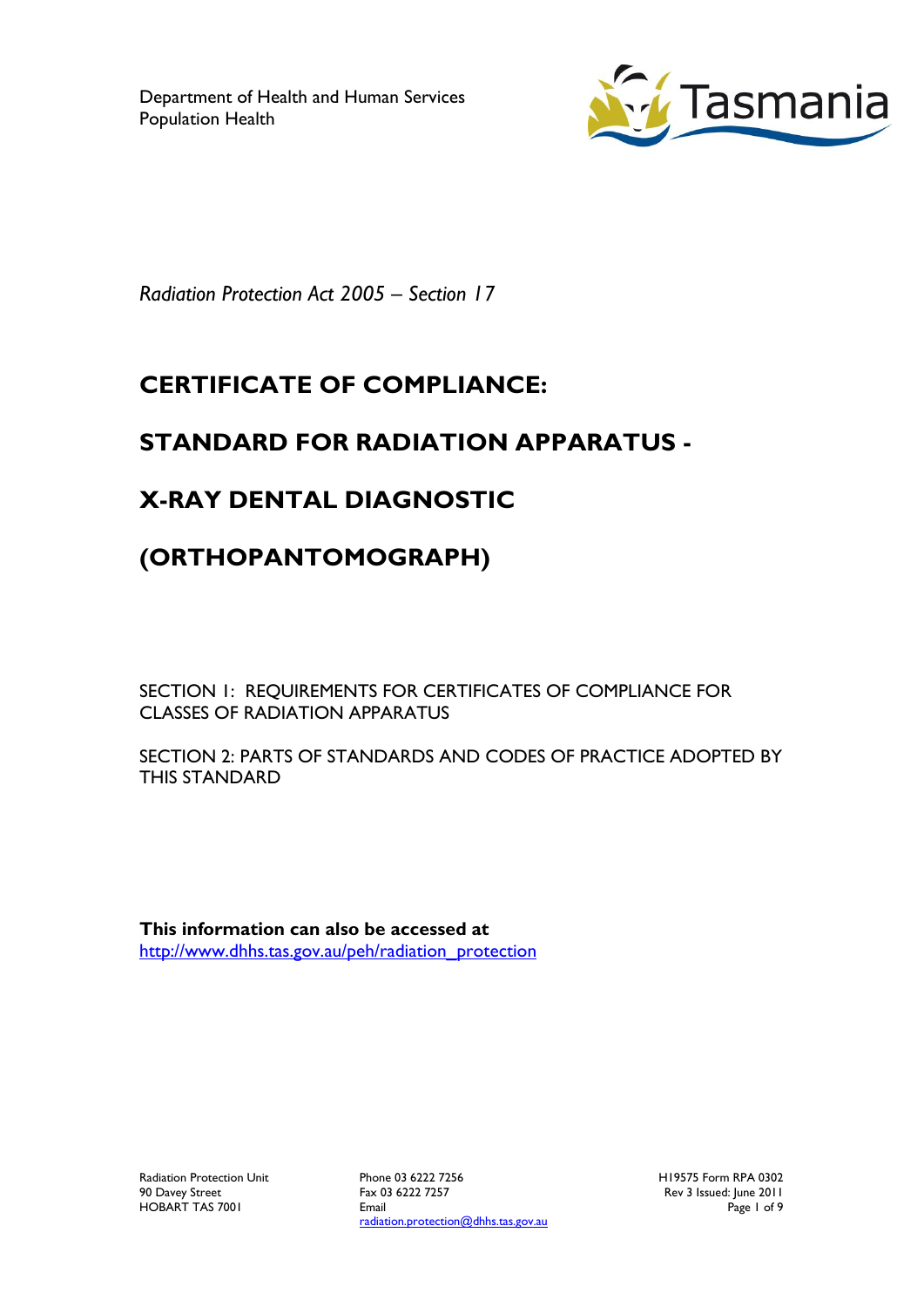### **Section 1 –** REQUIREMENTS FOR CERTIFICATES OF COMPLIANCE FOR CLASSES OF RADIATION APPARATUS.

#### **PART – A**

**Section 2 of this Standard is to be used by an accredited person when assessing Radiation Apparatus, classified by Radiation Protection Act 2005 licences as "X-ray orthopantomograph", for the purpose of issuing a certificate of compliance in accordance with 17 (1) (b) of the Radiation Protection Act 2005.**

**The Radiation Apparatus must be shown to fully comply with the requirements in Section 2 of this Standard.**

**The requirements in Section 2 are taken from the following:**

| AS/NZS 3200.1.0:1998<br><b>IEC 60601-1</b> | Medical electrical equipment- General<br>requirements for safety - Parent Standard.                                                                                                                           |
|--------------------------------------------|---------------------------------------------------------------------------------------------------------------------------------------------------------------------------------------------------------------|
| AS/NZS 3200.2.201:2000                     | Approval and test specification- Medical<br>electrical equipment Part 2.201: Particular<br>requirements for safety-Dento-maxillofacial X-<br>ray equipment.                                                   |
| AS/NZS 3200.1.3:1996<br>IEC 60601-1-3      | Approval and test specification- Medical<br>electrical equipment Part 1.3: General<br>requirements for safety-Collateral Standard:<br>Requirements for radiation protection in<br>diagnostic X-ray equipment. |
| AS/NZS 3200.2.7:1999<br>IEC 60601-2-7      | Approval and test specification- Medical<br>electrical equipment Part 2.7: Particular<br>requirements for safety-high voltage generators<br>of diagnostic X-ray generators.                                   |
| <b>RAR</b>                                 | <b>Regulatory Authority Requirement-</b><br>Department of Health and Human Services                                                                                                                           |

Phone 03 6222 7256 Fax 03 6222 7257 Email radiation.protection@dhhs.tas.gov.au H19575 Form RPA 0302 Rev 3 Issued: June 2011 Page 2 of 9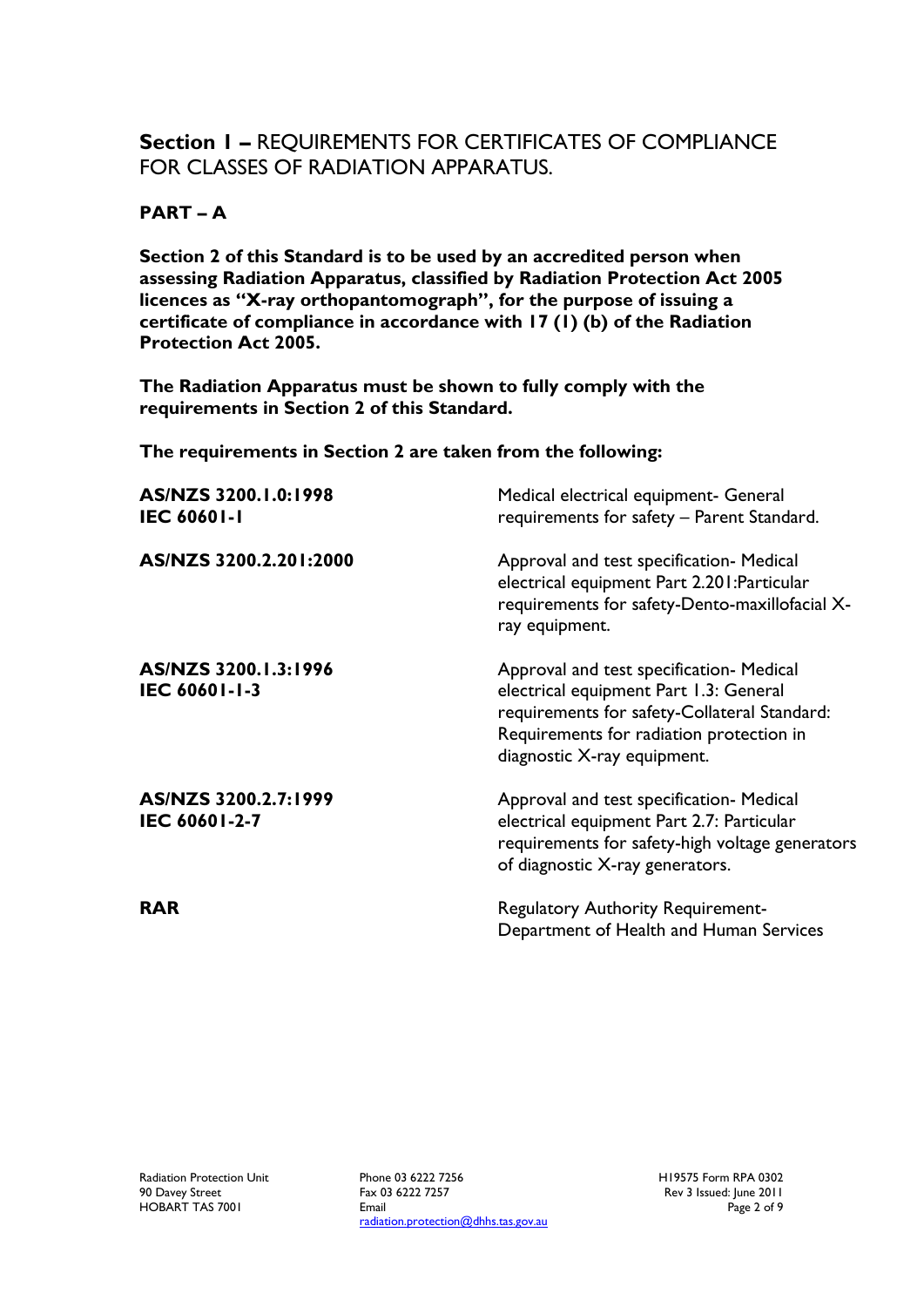#### **PART – B**

**The Standards listed in this part are to be used by a person or company licensed to manufacture or sell Radiation Apparatus, classified by Radiation Protection Act 2005 licences as "X-ray orthopantomograph", for the purpose of issuing a certificate of compliance in accordance with 17 (1) (b) of the Radiation Protection Act 2005.**

**The holder of a licence to manufacture or sell such Radiation Apparatus must be able to show that the Radiation Apparatus fully complies with the following Standards\* .**

| AS/NZS 3200.1.0:1998<br><b>IEC 60601-1</b> | Medical electrical equipment- General<br>requirements for safety - Parent Standard.                                                                                                                           |
|--------------------------------------------|---------------------------------------------------------------------------------------------------------------------------------------------------------------------------------------------------------------|
| AS/NZS 3200.2.201:2000                     | Approval and test specification- Medical<br>electrical equipment Part 2.201: Particular<br>requirements for safety-Dento-maxillofacial X-<br>ray equipment.                                                   |
| AS/NZS 3200.1.3:1996<br>IEC 60601-1-3      | Approval and test specification- Medical<br>electrical equipment Part 1.3: General<br>requirements for safety-Collateral Standard:<br>Requirements for radiation protection in<br>diagnostic X-ray equipment. |
| AS/NZS 3200.2.28:1994<br>IEC 60601-2-28    | Approval and test specification- Medical<br>electrical equipment Part 2.28: Particular<br>requirements for safety-X-ray source<br>assemblies for medical diagnosis generators.                                |
| AS/NZS 3200.2.7:1999<br>IEC 60601-2-7      | Approval and test specification- Medical<br>electrical equipment Part 2.7: Particular<br>requirements for safety-high voltage generators<br>of diagnostic X-ray generators.                                   |

In order for licensed manufacturers or sellers to issue a certificate of compliance under the Radiation Protection Act 2005, they need only demonstrate that they hold, or have access to, the "*EC Declaration of Conformity"* documents which show that the "make and model" of apparatus they are supplying complies with the Standards listed in Part B above.

Radiation Protection Unit 90 Davey Street HOBART TAS 7001

 $\overline{a}$ \*

> Phone 03 6222 7256 Fax 03 6222 7257 Email radiation.protection@dhhs.tas.gov.au

H19575 Form RPA 0302 Rev 3 Issued: June 2011 Page 3 of 9

In many cases radiation apparatus will bear the **"CE"** mark, and comply with the requirements of **MDD 93/42/EEC.** As part of the process of obtaining a CE mark the manufacturer makes an application to a "Certifying Body" to have the equipment assessed. Annex III of the MDD directive states that in making an application for **"EC type examination"** the manufacturer would, in their application, state the "Standards" that they wished to be tested against (article 5).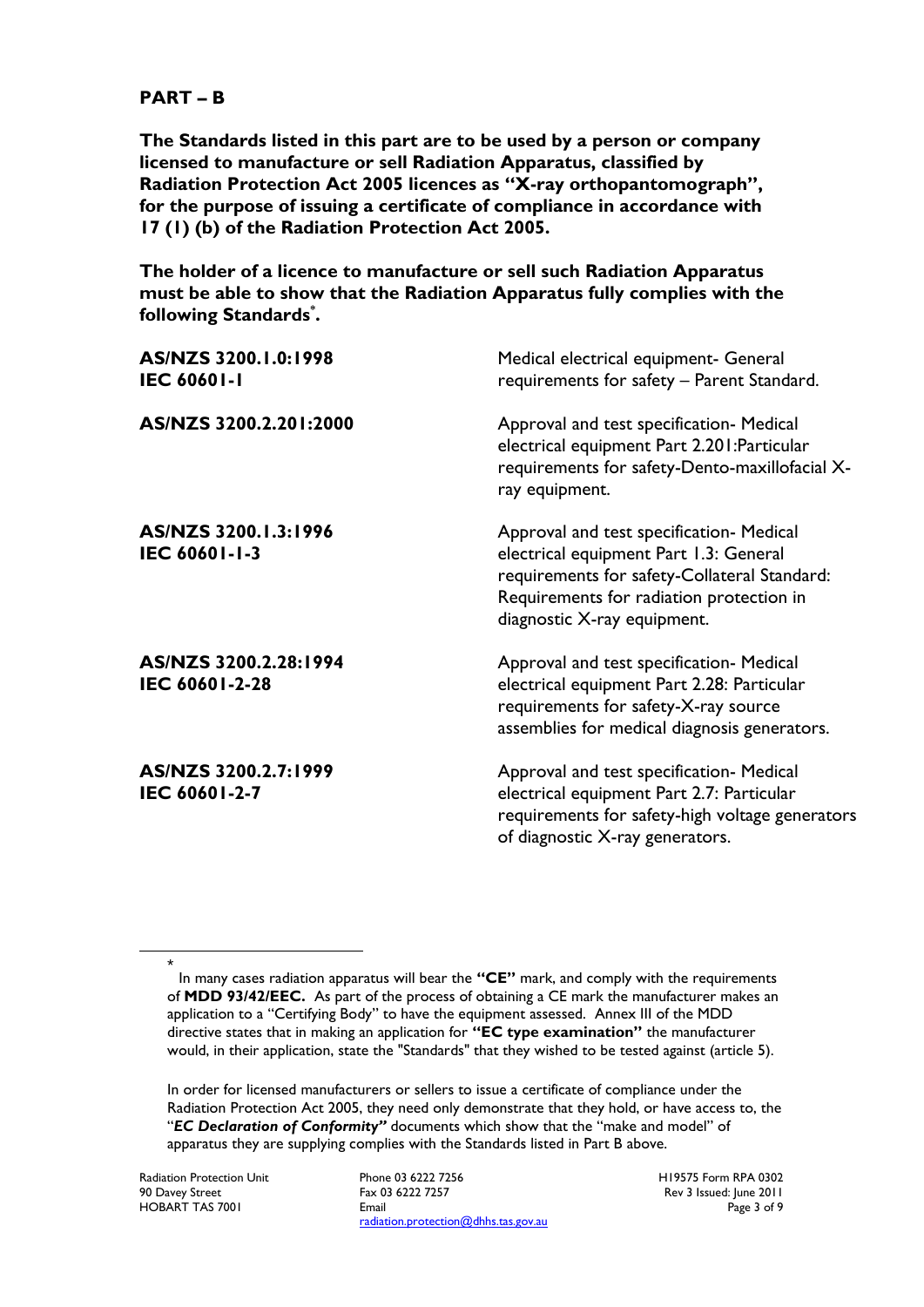### **Section 2 –** PARTS OF STANDARDS AND CODES OF PRACTICE ADOPTED BY THIS STANDARD

| <b>ITEM</b>                    | <b>Requirements</b>                                                                                                                                                                            |
|--------------------------------|------------------------------------------------------------------------------------------------------------------------------------------------------------------------------------------------|
| "Warning"                      | AS/NZS 3200.2.201:2000 6.101.2                                                                                                                                                                 |
|                                | X-ray equipment shall be marked in accordance with the requirements set out in                                                                                                                 |
|                                | AS/NZS 3200.1.0 and shall carry the following warning on the X-ray equipment                                                                                                                   |
|                                | control panel to indicate the radiation hazards:                                                                                                                                               |
|                                | "Warning this X-ray equipment may be hazardous to patients and operators unless safe                                                                                                           |
|                                | exposure factors and operating instructions are observed".                                                                                                                                     |
| Markings on the X-ray          | AS/NZS 3200.2.201:2000 6.103 (a)                                                                                                                                                               |
| tube assembly                  | The name of the supplier and manufacturer                                                                                                                                                      |
| supplier and manufacturer      |                                                                                                                                                                                                |
| serial numbers                 | AS/NZS 3200.2.201:2000 6.103 (b)                                                                                                                                                               |
|                                | The tube assembly shall be marked with the model and serial number.                                                                                                                            |
| type number of tube and insert | AS/NZS 3200.2.201:2000 6.103 (c)                                                                                                                                                               |
|                                | The type number of the X-ray tube and X-ray tube assembly. The X-ray tube insert                                                                                                               |
|                                | shall be uniquely identified.                                                                                                                                                                  |
| focal spot marked              | AS/NZS 3200.2.201:2000 6.103 (d)                                                                                                                                                               |
|                                | The position and nominal size of the focal spot shall be marked on the tube                                                                                                                    |
|                                | assembly.                                                                                                                                                                                      |
| X-ray tube potential and       | AS/NZS 3200.2.201:2000 6.103 (e)                                                                                                                                                               |
| current                        | Where the X-ray tube potential and current are fixed, their values shall be indicated                                                                                                          |
|                                | by permanent labelling                                                                                                                                                                         |
| <b>Indication of exposure</b>  | AS/NZS 3200.2.201:2000 29.101                                                                                                                                                                  |
| factors                        | Where X-ray equipment operates at fixed X-ray tube voltages and currents, the<br>exposure factors shall be indicated in the accompanying documents and on labels<br>attached to the equipment. |
| <b>Tube Current</b>            | AS/NZS 3200.2.201:2000 29.101.1                                                                                                                                                                |
|                                | Adjustment or selection of the X-ray tube current shall be by means of a calibrated                                                                                                            |
|                                | control. Where a milli-ammeter is provided, it shall be such that the full scale                                                                                                               |
|                                | reading is at least 110 percent of the maximum nominal tube current of the                                                                                                                     |
|                                | equipment.                                                                                                                                                                                     |
|                                |                                                                                                                                                                                                |
| <b>Exposure factors</b>        | AS/NZS 3200.2.201:2000 29.101.2                                                                                                                                                                |
|                                | X-ray equipment shall be designed to permit the operator to preset exposure                                                                                                                    |
|                                | factors without the need for energizing the X-ray tube                                                                                                                                         |
|                                |                                                                                                                                                                                                |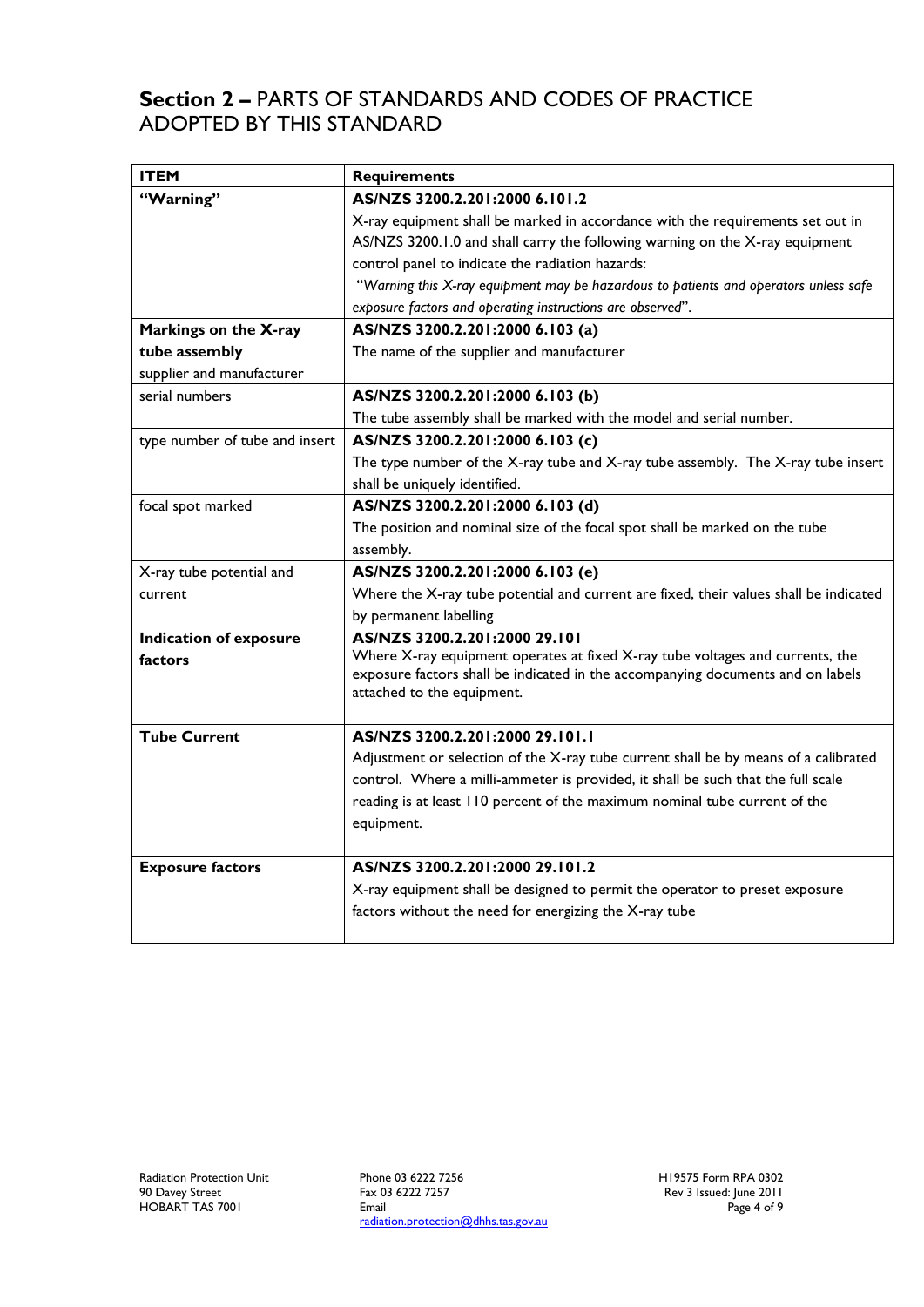| <b>Supply indicator</b> | AS/NZS 3200.2.201:2000 29.101.3                                                                                      |
|-------------------------|----------------------------------------------------------------------------------------------------------------------|
|                         | An indicator on the control panel, green in colour, shall be incorporated to indicate                                |
|                         | when the main switch is in the "ON" position and the control panel is energized.                                     |
|                         | Note: AS/NZS 3200.1.0:1998 56.8 provides for situations when indicators                                              |
|                         | are not necessarily required.                                                                                        |
|                         | Unless indication is otherwise apparent to the operator from the normal operating                                    |
|                         | position, indicator lights shall be provided to indicate the equipment is energised.                                 |
|                         | Dot matrix and other alphanumeric displays are not considered to be indicator                                        |
|                         | lights.                                                                                                              |
| Beam on indicator and   | AS/NZS 3200.2.201:2000 29.101.4                                                                                      |
| audible indicator       | An amber indicator, clearly visible to the operator, shall indicate when the X-ray                                   |
|                         | tube is energised. The beam on indicator shall be clearly marked.                                                    |
|                         | A signal audible to the operator, other than the sound produced fortuitously by                                      |
|                         | switching devices or contactors during the exposure, shall indicate either the                                       |
|                         | duration of the exposure or its termination                                                                          |
|                         |                                                                                                                      |
|                         |                                                                                                                      |
|                         |                                                                                                                      |
| <b>Exposure switch</b>  | AS/NZS 3200.2.201:2000 29.101.5                                                                                      |
| "Dead-Man"              | AS/NZS 3200.2.201:2000 29.101.6                                                                                      |
| operation               | The exposure switch for radiography shall be arranged so that the X-ray equipment                                    |
| Continuos pressure      | can be operated from a distance of at least 2000 mm from the X-ray tube and the                                      |
| required                | patient. The switch shall be of the dead-man type.                                                                   |
| No repeated             |                                                                                                                      |
| exposure without        |                                                                                                                      |
| release                 |                                                                                                                      |
| <b>Remote control</b>   | AS/NZS 3200.2.201:2000 29.101.6                                                                                      |
| "Dead-Man"              | Where the exposure is initiated by an infra-red or wireless remote handpiece -                                       |
| operation               | the X-ray generator and handpiece shall be encoded so that no other<br>a)                                            |
| Continuos pressure      | remote control handpiece can initiate exposures;                                                                     |
| required                | b) the control panel shall have provision for storage of the remote control<br>handpiece; and                        |
| No repeated             | the remote control handpiece shall be permanently labelled with a warning<br>C)                                      |
| exposure without        | identifying its purpose.                                                                                             |
| release                 |                                                                                                                      |
|                         | All exposure control switch handpieces shall be dead-man so that continuous                                          |
|                         | pressure is necessary to maintain the X-ray exposure and it shall not be possible to                                 |
|                         | make repeat exposures without releasing that switch.                                                                 |
| <b>Timer type</b>       | AS/NZS 3200.2.201:2000 29.102<br>The exposure timer shall be electronic and the circuit of the apparatus shall be so |
| (Electronic Timer)      | designed that in the event of any failure, the failure causes the timer to revert to a                               |
|                         | safe condition and does not lead to the X-ray tube becoming energized or                                             |
|                         | continuing to be energized.                                                                                          |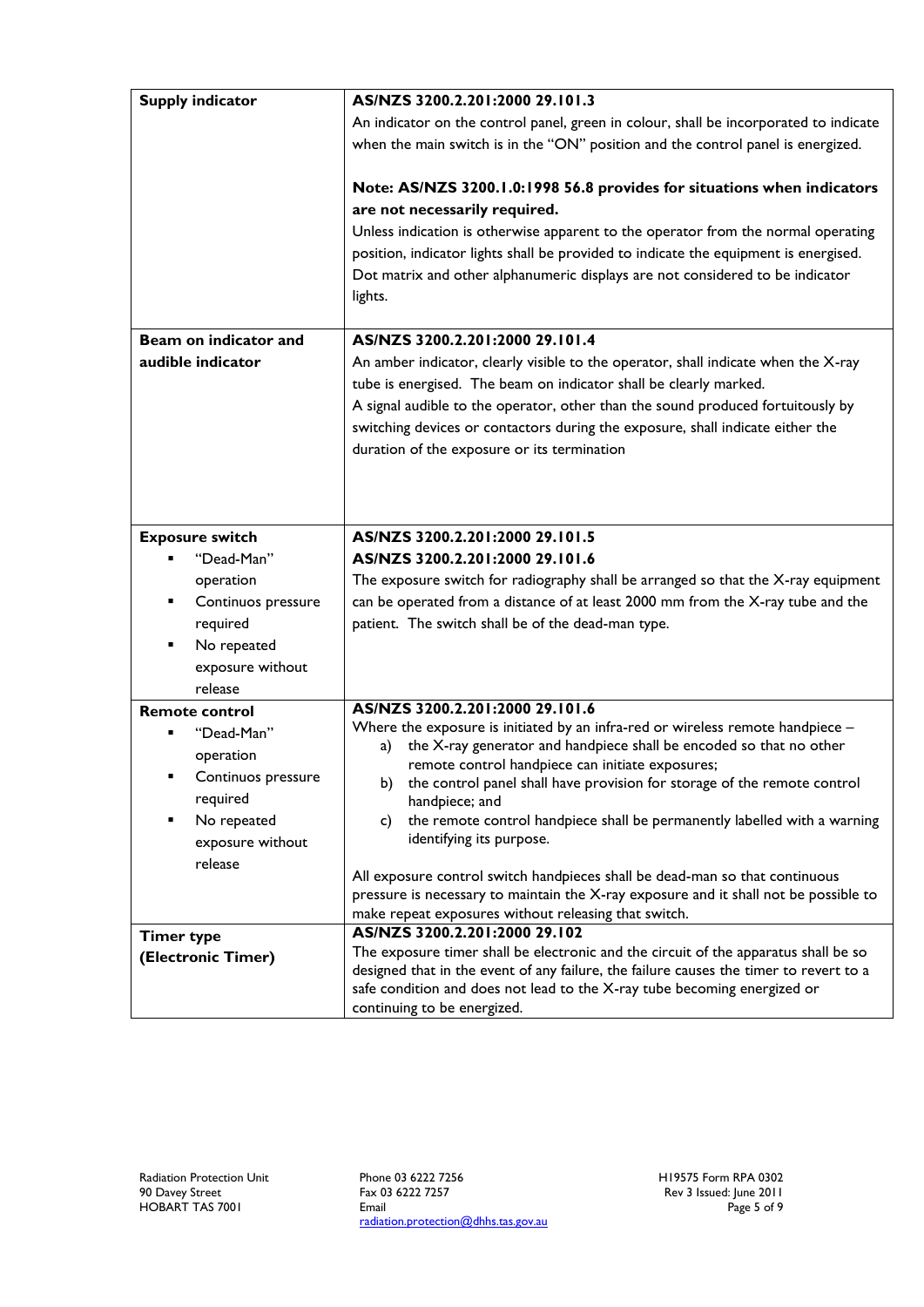|          | Accuracy of the timer            | AS/NZS 3200.2.201:2000 29.102.1                                                                                                                                          |
|----------|----------------------------------|--------------------------------------------------------------------------------------------------------------------------------------------------------------------------|
|          |                                  | For full and half wave rectified generators, the timer controls shall agree with the<br>measured exposure time to within +/- 10% or one pulse, whichever is greater. The |
|          |                                  | exposure time for these generators shall be determined by counting the total                                                                                             |
|          |                                  | number of pulses, and multiplying by half the mains period (0.01 s for 50 Hz) if full                                                                                    |
|          |                                  | wave rectified, or the mains period (0.02 s for 50 Hz) if half wave rectified. For all                                                                                   |
|          |                                  | other generators, the timer control shall agree with the measured exposure time to                                                                                       |
|          |                                  | within $+/-$ 10% $+$ 1 ms. The exposure time for these generators shall be                                                                                               |
|          |                                  | determined from the time the waveform rises to 75% of the kV peak until the time                                                                                         |
|          |                                  | when it finally drops to below this value. Note: Apparatus which initiates filament                                                                                      |
|          |                                  | heating concurrently with the application of the X-ray tube voltage may exhibit                                                                                          |
|          |                                  | some instability in both the X-ray tune voltage and the air kerma rate until the tube                                                                                    |
|          |                                  | current stabilizes. Short periods (tens of milliseconds) are of little significance but                                                                                  |
|          |                                  | larger periods may affect accuracy of the assessment when using non-invasive test                                                                                        |
|          |                                  | equipment.                                                                                                                                                               |
|          | <b>Operation of timer</b>        | AS/NZS 3200.2.201:2000 29.102.2                                                                                                                                          |
|          |                                  | The timer shall terminate an exposure at a preset time interval or a preset product                                                                                      |
| a)       | time indicated                   | of current and time. This shall be achieved by selecting the required time on the<br>device or by selecting an icon. The manufacturer/supplier shall clearly document    |
| b)       | no exposure at zero              | the exposure time for each icon and the film or image receptor speed for which the                                                                                       |
|          | setting.                         | exposure time is applicable and-                                                                                                                                         |
| c)       | alter setting.                   | where an icon is used, the exposure time shall be clearly displayed on the<br>a)                                                                                         |
| d)       | variations in exposure           | timer or the timer handpiece;                                                                                                                                            |
|          | time due to changes              | It shall not be possible to make exposures when the exposure device is set<br>b)                                                                                         |
|          | in image receptor                | to "0" or "off" or an equivalent position;                                                                                                                               |
|          | speed.                           | It shall be possible to alter the timer setting to a higher or lower values<br>c)                                                                                        |
| e)       | Indication of image              | after the initial adjustment without initiating exposure;                                                                                                                |
|          | receptor speed/digital           | Variations in exposure time caused by changes in image receptor speed<br>d)<br>settings shall be displayed; and                                                          |
|          | radiography.                     | Where an image receptor sensitivity control is provided, the exposure<br>e)                                                                                              |
|          |                                  | setting for the image receptor (e.g. for D, E or F speed film) and/or the                                                                                                |
|          |                                  | setting for electronic (digital) radiography shall be clearly indicated by                                                                                               |
|          |                                  | appropriate labelling of that control or by appropriate display at the user's                                                                                            |
|          |                                  | location. The last value selected shall be the default.                                                                                                                  |
|          | Ready to exposure                | AS/NZS 3200.2.7:1999 6.7 a)                                                                                                                                              |
|          |                                  | AS/NZS 3200.2.7:1999 29.1.102 a)                                                                                                                                         |
|          |                                  | Visible indication shall be provided on the CONTROL PANEL indicating the state                                                                                           |
|          |                                  | when one further actuation of a control from that CONTROL PANEL will initiate<br>the LOADING of THE X-RAY TUBE in INTERMITTENT MODE.                                     |
|          |                                  |                                                                                                                                                                          |
|          |                                  | If this state is indicated in INTERMITTENT MODE by means of a single function                                                                                            |
|          |                                  | indicator light, the colour green shall be used; see 6.7 a).                                                                                                             |
|          | Accuracy of X-ray tube           | AS/NZS 3200.2.201:2000 29.103                                                                                                                                            |
| voltage. |                                  | The delivered X-ray tube voltage (kV peak) average shall be within $+/-5$ kV or $+/-$                                                                                    |
|          |                                  | 5%, whichever is the greater, of the nominal or indicated value averaged over not                                                                                        |
|          |                                  | less that 0.1 s and commencing 0.1 s from the initiation of the exposure.                                                                                                |
|          | kVp maintained accuracy          | The measured kV shall remain within $+/-5$ or $+/-5$ %, whichever is the smaller, of                                                                                     |
|          |                                  | the indicated value over a range of typical mAs values                                                                                                                   |
|          |                                  | <b>RAR</b>                                                                                                                                                               |
|          | <b>Reproducibility of output</b> | AS/NZS 3200.2.201:2000 29.104.1                                                                                                                                          |
|          |                                  | The coefficient of variation of the measured air kerma for typically used                                                                                                |
|          |                                  | combinations of loading factors shall not exceed 0.05 and compliance with this                                                                                           |
|          |                                  | requirement shall be based on not less than five consecutive measurements taken                                                                                          |
|          |                                  |                                                                                                                                                                          |
|          |                                  | within 10 min, each with an exposure time of not less than 0.1 s                                                                                                         |

Phone 03 6222 7256 Fax 03 6222 7257 Email radiation.protection@dhhs.tas.gov.au H19575 Form RPA 0302 Rev 3 Issued: June 2011 Page 6 of 9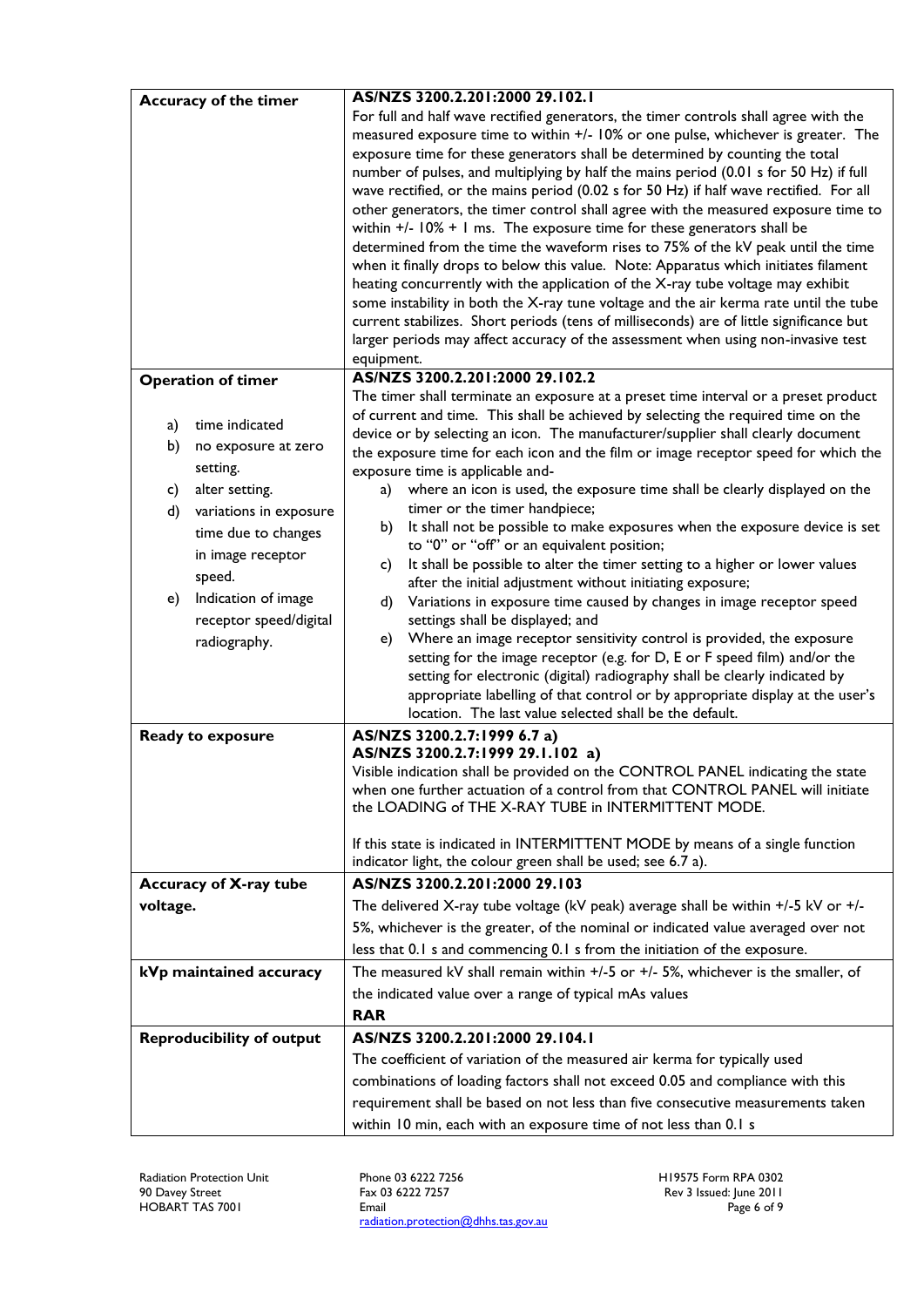| <b>Output linearity</b>          | AS/NZS 3200.2.201:2000 29.104.2                                                                                                                               |
|----------------------------------|---------------------------------------------------------------------------------------------------------------------------------------------------------------|
|                                  | At the nominal high voltage setting, the air kerma shall be linear with respect to the                                                                        |
|                                  | current time product (mAs) over its full range. Compliance is obtained if the                                                                                 |
|                                  | maximum (Xmax) and minimum (Xmin)values of the kerma per mAs are such that-                                                                                   |
|                                  | Xmax-Xmin<=(Xmax+Xmin). For equipment with fixed X-ray tube voltage and                                                                                       |
|                                  | current, output linearity with mAs is checked against changes in exposure time.                                                                               |
|                                  | Where the equipment has more than one tube current setting, compliance is                                                                                     |
|                                  | checked against changes in tube current setting using an exposure time not less than                                                                          |
|                                  | 0.1 s                                                                                                                                                         |
| <b>Skin dose</b>                 | The average skin dose at a typical exposure setting shall not be excessive when                                                                               |
|                                  | compared to the skin doses from similar X-ray units at similar settings                                                                                       |
|                                  | <b>RAR</b>                                                                                                                                                    |
| <b>Primary limitation of the</b> | AS/NZS 3200.2.201:2000 29.105.1                                                                                                                               |
| X-ray beam                       | Each X-ray tube shall be mounted in a protective housing or other protective                                                                                  |
|                                  | shielding. The X-ray window of such a housing shall have an aperture of such                                                                                  |
|                                  | dimension that it will not allow passage of a useful beam larger than the maximum                                                                             |
|                                  | specified. X-ray equipment intended for applications requiring beam sizes smaller                                                                             |
|                                  | than the maximum available useful beam shall incorporate an additional fixed                                                                                  |
|                                  | diaphragm to limit the aperture of the X-ray window to the maximum size required.                                                                             |
| Radiation leakage of X-ray       | AS/NZS 3200.2.201:2000 29.105.2                                                                                                                               |
| tube assemblies.                 | In the loading state, the air kerma of leakage radiation from X-ray tube assemblies at                                                                        |
|                                  | I m from the focal spot, averaged over any area 10 000 mm <sup>2</sup> of which no principal                                                                  |
|                                  | linear dimension exceeds 200 mm, when operated at the nominal X-ray tube<br>voltage under conditions of loading corresponding to the maximum specified energy |
|                                  | input in one hour, shall not exceed the limits stated below, as applicable:                                                                                   |
|                                  | a) for X-ray tube assemblies specified for use in X-ray equipment for dental                                                                                  |
|                                  | radiography with intra-oral X-ray image receptors at X-ray tube voltages not                                                                                  |
|                                  | exceeding 90 kVpeak, 0.25 mGy in one hour                                                                                                                     |
| <b>Beam quality</b>              | AS/NZS 3200.2.201:2000 29.106                                                                                                                                 |
|                                  | The total filtration shall be such as to ensure that the measured half-value layers are                                                                       |
|                                  | equal to or greater than those specified in table 29.106.                                                                                                     |
| X-ray equipment for              |                                                                                                                                                               |
| panoramic tomography:            |                                                                                                                                                               |
| potential differences (kVp)      | AS/NZS 3200.2.201:2000 29.107.2.1                                                                                                                             |
|                                  | X-ray equipment for dental panoramic tomography shall operate at potential                                                                                    |
|                                  | differences of not less than 55 kVp.                                                                                                                          |
| limitation of the X-ray field    | AS/NZS 3200.2.201:2000 29.107.2.2                                                                                                                             |
|                                  | The dimensions of the useful beam at the secondary collimator, between the patient                                                                            |
|                                  | and the image receptor, shall be determined by the beam-limiting device at the X-                                                                             |
|                                  | ray tube housing.                                                                                                                                             |
|                                  | Cones, diaphragms or collimators which serve to limit the useful beam shall provide                                                                           |
|                                  | a useful X-ray beam with dimensions not greater than the dimensions of the slot in                                                                            |
|                                  | the secondary collimator immediately adjacent to the image receptor and that cone,                                                                            |
|                                  | diaphragm or collimator shall also restrict the vertical dimension of the useful beam                                                                         |
|                                  | so that it cannot exceed the height of the image receptor.                                                                                                    |
|                                  | X-ray equipment that is designed for the dual use of panoramic tomography and                                                                                 |
|                                  | cephalometric radiography shall be provided with interchangeable or selectable                                                                                |
|                                  | collimation which is interlocked with the mode of use.                                                                                                        |

Phone 03 6222 7256 Fax 03 6222 7257 Email radiation.protection@dhhs.tas.gov.au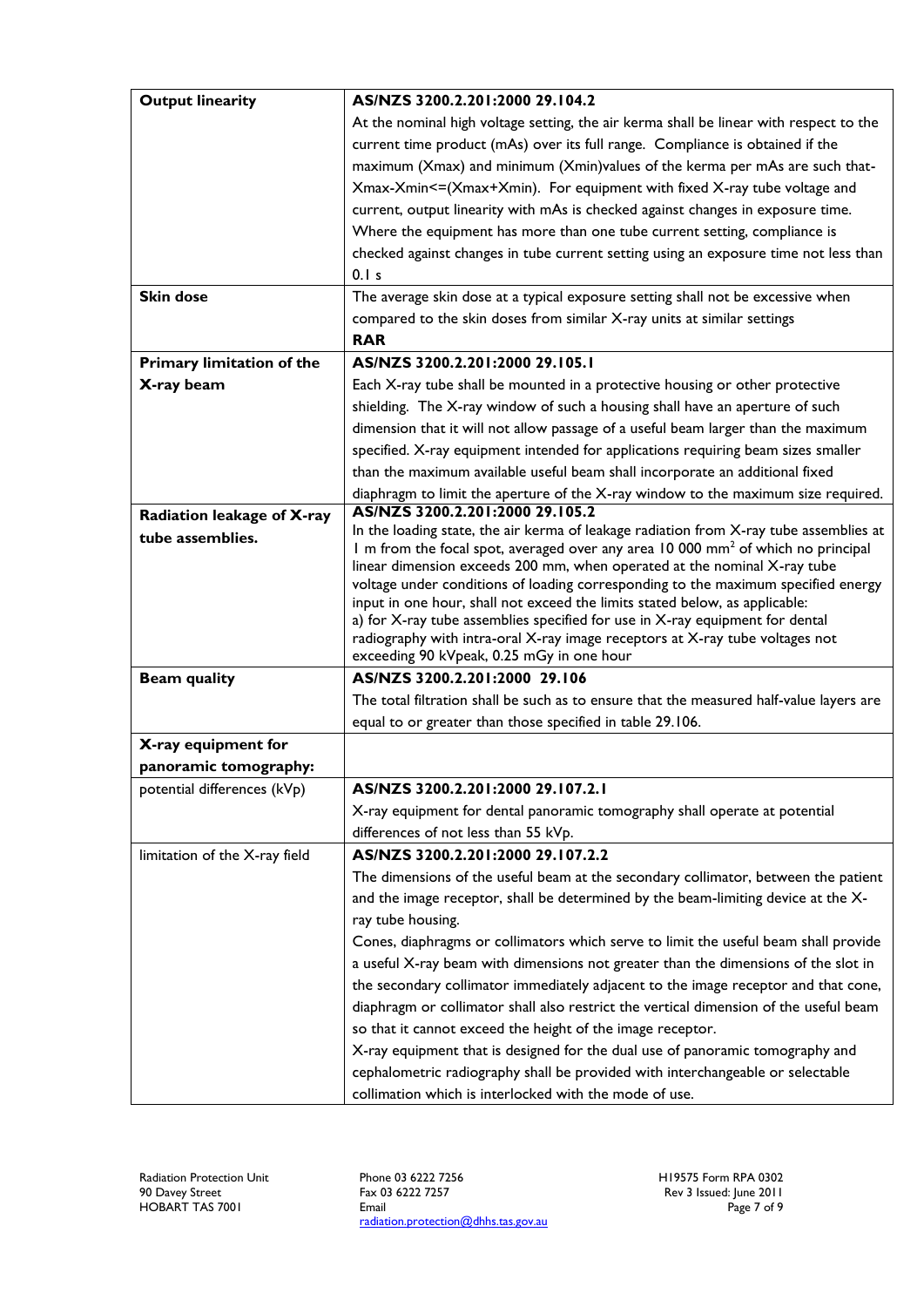| X-ray equipment for           |                                                                                       |
|-------------------------------|---------------------------------------------------------------------------------------|
| cephalometric                 |                                                                                       |
| radiography:                  |                                                                                       |
| potential differences (kVp)   | AS/NZS 3200.2.201:2000 29.107.3.1                                                     |
|                               | X-ray equipment for cephalometric radiography shall operate at X-ray tube voltages    |
|                               | of not less than 60 kVp.                                                              |
| limitation of the X-ray field | AS/NZS 3200.2.201:2000 29.107.3.2                                                     |
|                               | A beam-limiting device shall be provided to restrict the radiation field to the image |
|                               | receptor area. The dimensions of this field shall not exceed 240 mm x 300 mm.         |
|                               | For the purposes of testing the field dimensions, the distance between the mid-       |
|                               | sagittal plane of the patient and the image receptor shall be such that the           |
|                               | magnification ratio of structures in the mid-sagittal plane is 1:1.12. NOTE: Where    |
|                               | practicable, smaller field sizes such as 180 mm x 240 mm can be used.                 |
|                               |                                                                                       |
|                               | AS/NZS 3200.1.3:1996 29.203.4 ZZ Appendix                                             |
|                               | For dental RADIOGRAPHY with an intra-oral receptor                                    |
|                               | and for DENTAL PANORAMIC TOMOGRAPHY the                                               |
|                               | requirements of AS/NZS 3200.2.201, Approval and test                                  |
|                               | specification-Medical electrical equipment Part 2.201:                                |
|                               | Particular requirements for safety-Dento-maxillofacial Xray                           |
|                               | equipment, shall apply.                                                               |
| limitations of focus to mid-  | AS/NZS 3200.2.201:2000 29.107.3.3                                                     |
| sagittal plane distance       | Means shall be provided to limit the focus to mid-sagittal plane distance to not less |
|                               | than 1500 mm.                                                                         |
| light beam collimator         | AS/NZS 3200.2.201:2000 29.107.3.4                                                     |
|                               | Where a light beam collimator is provided, it shall comply with the following         |
|                               | requirements:                                                                         |
|                               | It shall be attached to the tube housing so that it cannot become detached<br>a)      |
|                               | without the use of tools.                                                             |
|                               | The shutters of the light beam collimator shall be capable of closing<br>b)           |
|                               | completely.                                                                           |
|                               | c) The centre of the illuminated area shall be indicated.                             |
|                               | The light beam collimator shall be designed so that the irradiated area and<br>d)     |
|                               | the illuminated area are effectively co-incident and shall not be mis-aligned         |
|                               | by more than 1% of the selected focus to film distance on any margin of the           |
|                               | image receptor. The illuminance of the light beam shall not be less than              |
|                               | 100 lux at a distance of 1000 mm from the light source.                               |
|                               | Means shall be provided to limit the illuminating period to no more than 2<br>e)      |
|                               | min. At the completion of any 2 min period, it shall be necessary to                  |
|                               | manually initiate a further period of illumination.                                   |
|                               | The air kerma due to leakage radiation of the X-ray tube assembly with<br>f)          |
|                               | collimator in use and with any shutters closed shall not exceed that                  |
|                               | specified in Clause 29.105.2 for tube assemblies.                                     |
|                               | Light sources shall be easily replaced and shall not be permanently<br>g)             |
|                               | connected e.g. soldered.                                                              |
|                               | The light source shall be supplied with a low-voltage isolation type<br>h)            |
|                               | transformer.                                                                          |
|                               |                                                                                       |

Radiation Protection Unit 90 Davey Street HOBART TAS 7001

Phone 03 6222 7256 Fax 03 6222 7257 Email radiation.protection@dhhs.tas.gov.au H19575 Form RPA 0302 Rev 3 Issued: June 2011 Page 8 of 9